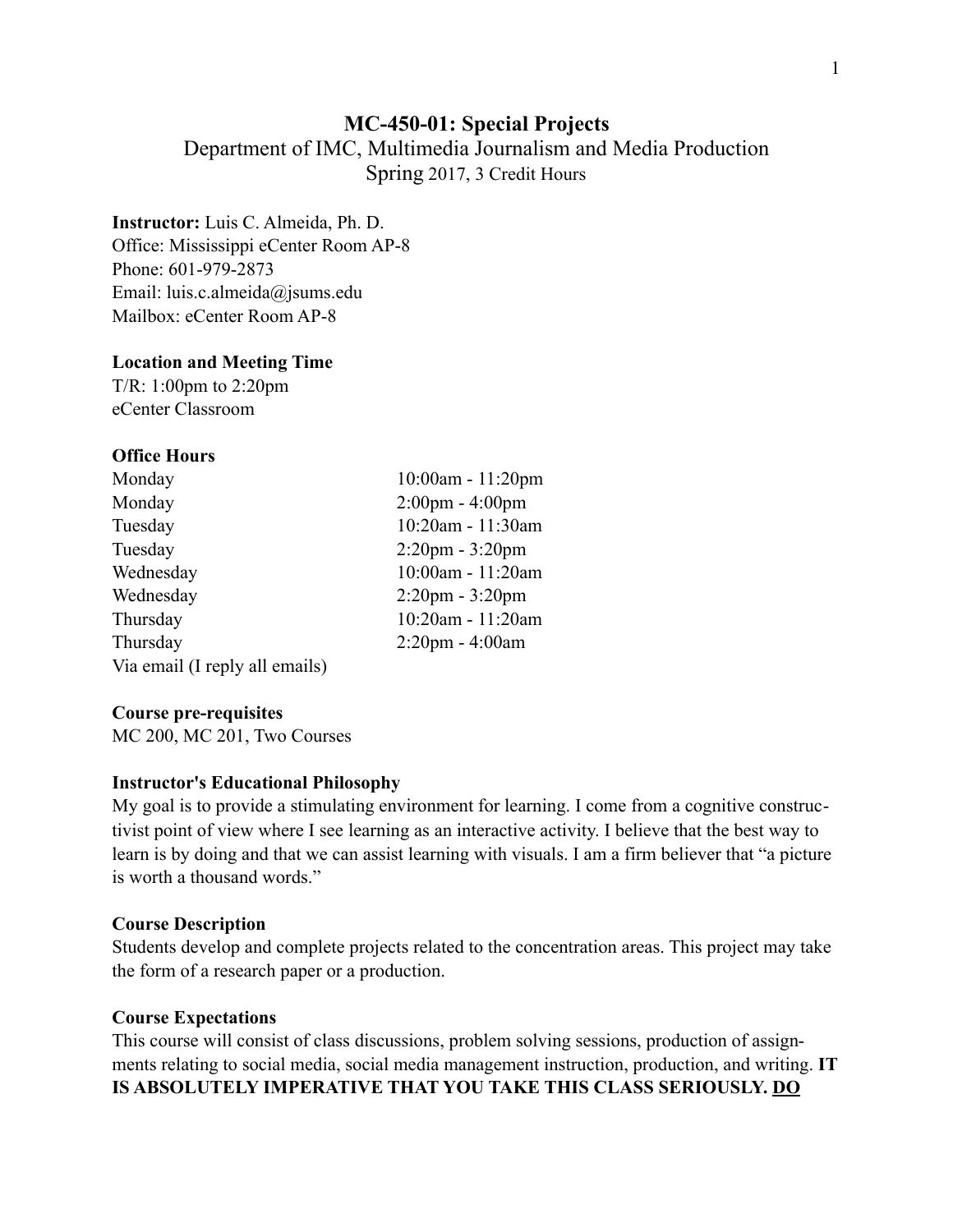## **NOT PROCRASTINATE!!! IF YOU DO IT, CHANCES WILL BE HIGH THAT YOU WILL NOT PASS THIS CLASS.**

## **Course Objectives/Outcomes**

By the end of this course, learners will be able to:

1) To understand the role social media in contemporary mass communication

- 2) Design and develop social media campaigns
- 3) Apply and implement a social media strategy

4) Use industry social media tools

## **Required Text**

The Art of Social Media, Guy Kawasaki. ISBN: 9781591848073

## **Required Equipment**

A Working Smartphone (iPhone or Android) A Social Media Instagram Account; Hootsuite (free) Google Drive

### **Evaluation**

- **1. Participation (20%) –** Showing up for class on time is a given. Participation means contributing regularly to the class, via discussion, presentation, answering and raising questions. Discussion and debate are ways of assuring your understanding and adding valuable perspective. Besides, it is the role of the communications professional to communicate regularly with management, the media and of course, targeted consumers. The class gives you the chance to test your problem-solving skills and hone your skills as a communicator. It is important to come to class prepared, having read the assigned readings and ready to discuss them. Be sure to speak up in class. Share your ideas, questions and point-of-view with the class. If you've seen or heard a particularly interesting ad, bring it in and bring it up. Let's have a dialog, not a lecture. Participation accounts for 20% of your final grade. Your group members will also grade you on your contributions to the creation of the campaign.
- 2. **Projects and Written Assignments (20%)**  You will create a social media campaign and artifacts along with plans evidencing quantifiable strategies of social media and problem solving. We will run a fun blown social media campaign about the School of Journalism and Media Studies. You will work in small groups, collaborate and an apply the concepts of social media. The groups will be determined the second week of class. Groups have the advantage of sharing the work and developing ideas. The instructor will meet with the groups individually and allow some time in class for groups to work in their projects.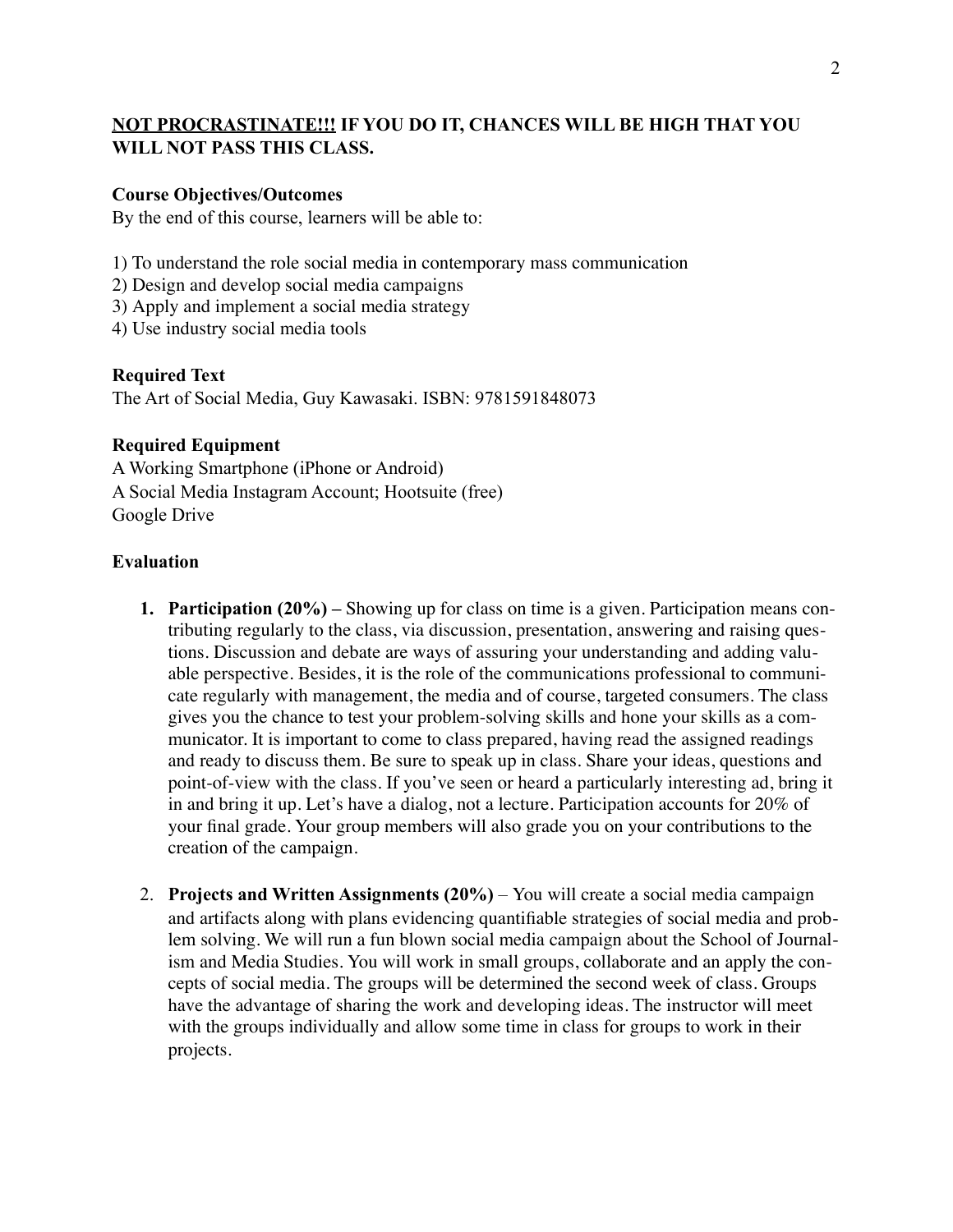- 3. **Personal Social Media (35%).** Students are to design, develop, implement and evaluate their own social media campaign to promote the department. Example of personal campaign include Facebook campaigns, Instagram, twitter, and snapchat. The instructor will work on-on-one with the student to isolate a personal sales campaign project.
- 4. **Final Exam (25%).** Students will be required to take a final examination in this course. The final examination will be cumulative. The final exam will have questions suggested by the students and approved by the instructor. The final exam will be worth 25% of the student's grade.

## **Grade Scale**

 $90\% - 100\% = A$  $80\% - 89\% = B$  $70\% - 79\% = C$  $60\% - 69\% = D$  $\leq 60\% = F$ 

# **Highly Suggested Course schedule**

| <b>Date</b> | <b>Activities</b>                                                                                         |
|-------------|-----------------------------------------------------------------------------------------------------------|
| Week $#1$   | Introduction to MC 450; Build a Tower Exercise NOTHING<br>DUE!                                            |
| Week #2     | Book Chapter; Understanding the importance of blog in social<br>media; backlinks.                         |
| Week $#3$   | <b>Book Chapter:</b> Mastering Twitter, literally — Its connections<br>with blogging.                     |
| Week #4     | Book Chapter; Facebook anyone? Hashtags and content. DUE:<br><b>Social Media exercise.</b>                |
| Week $#5$   | Book Chapter; Did anybody say Hootsuite? Build your three<br>campaigns                                    |
| Week #6     | Book Chapter; Managing 14 campaigns simultaneously. DUE:<br><b>Social Media Exercise.</b>                 |
| Week #7     | Book Chapter; Let's share videos on social media with the hash-<br>tag #TheeILove, #JSU20, #JacksonStateU |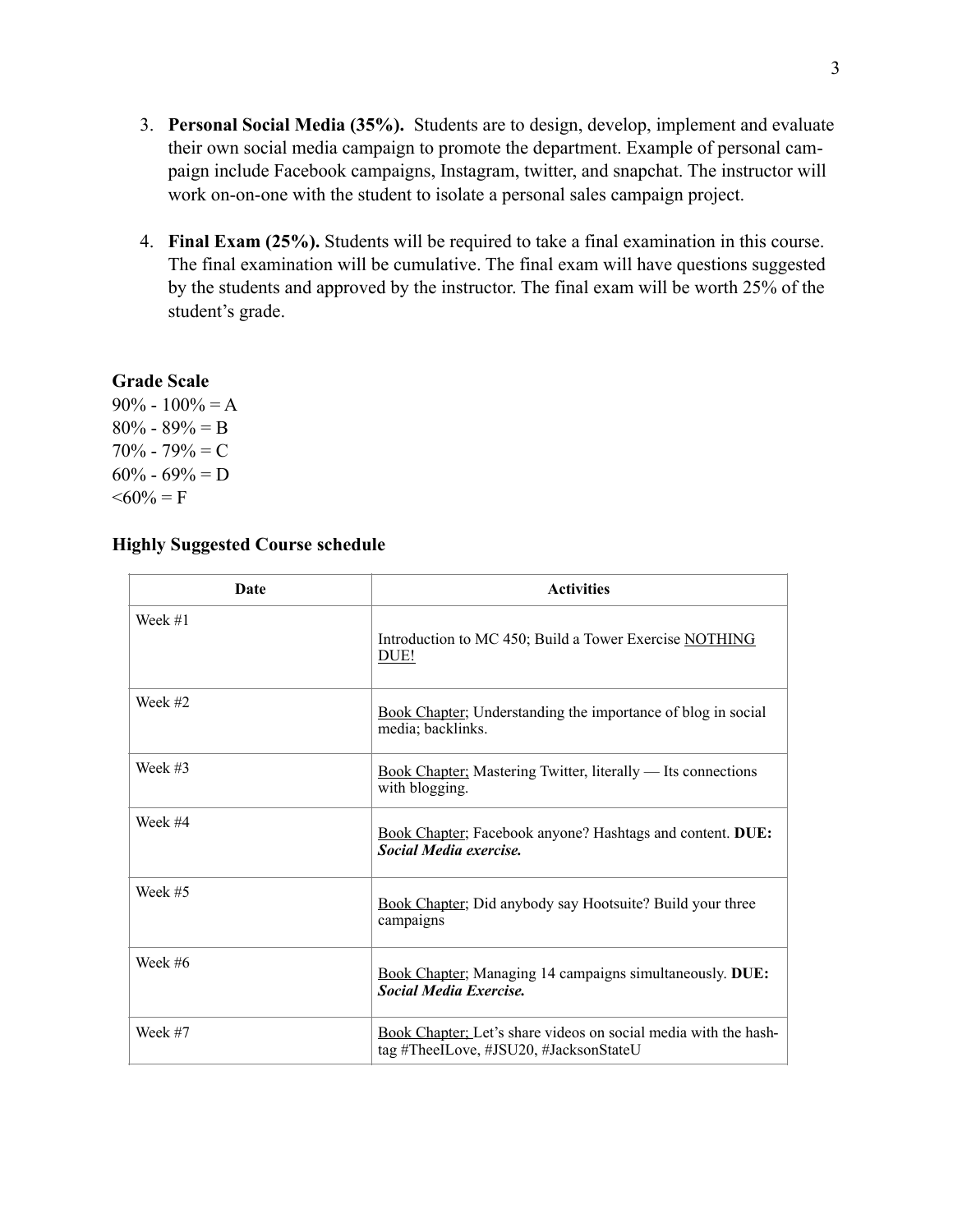| Week #8    | Book Chapter; Social media debriefing; DUE: Social Media<br>Exercise.                 |
|------------|---------------------------------------------------------------------------------------|
| Week #9    | Book Chapter; Instagram!!! Instagram campaign Analysis.                               |
| Week $#10$ | <b>Spring Break</b>                                                                   |
| Week $#11$ | Book Chapter; Ethics and Social Media; DUE: Creativity Ex-<br>ercise in social media. |
| Week $#12$ | Personal Week to Sell You Brand! GO FOR IT!                                           |
| Week $#13$ | Personal Week to Sell Debriefing.                                                     |
| Week $#14$ | Writing styles, innovative practices, collaboration.                                  |
| Week $#15$ | Study for Final Exam; Final remarks.                                                  |
| Week $#16$ | <b>DUE: Final Examination.</b>                                                        |

## **Evaluation Rubric**

A= Excellent This work is comprehensive and detailed, integrating themes and concepts from discussions, lectures and readings. Writing is clear, analytical and organized. Arguments offer specific examples and concisely evaluate evidence. Students who earn this grade are prepared for class, synthesize course materials and contribute insightfully. B=Good This work is complete and accurate, offering insights at general level of understanding. Writing is clear, uses examples properly and tends toward broad analysis. Classroom participation is consistent and thoughtful. C=Average This work is correct but is largely descriptive, lacking analysis. Writing is vague and at times tangential. Arguments are unorganized, without specific examples or analysis. Classroom participation is inarticulate. D= Unsatisfactory This work is incomplete, and evidences little understanding of the readings or discussions. Arguments demonstrate inattention to detail, misunderstand course material and overlook significant themes. Classroom participation is spotty, unprepared and off topic. F=Failed This grade indicates a failure to participate and/or incomplete assignments.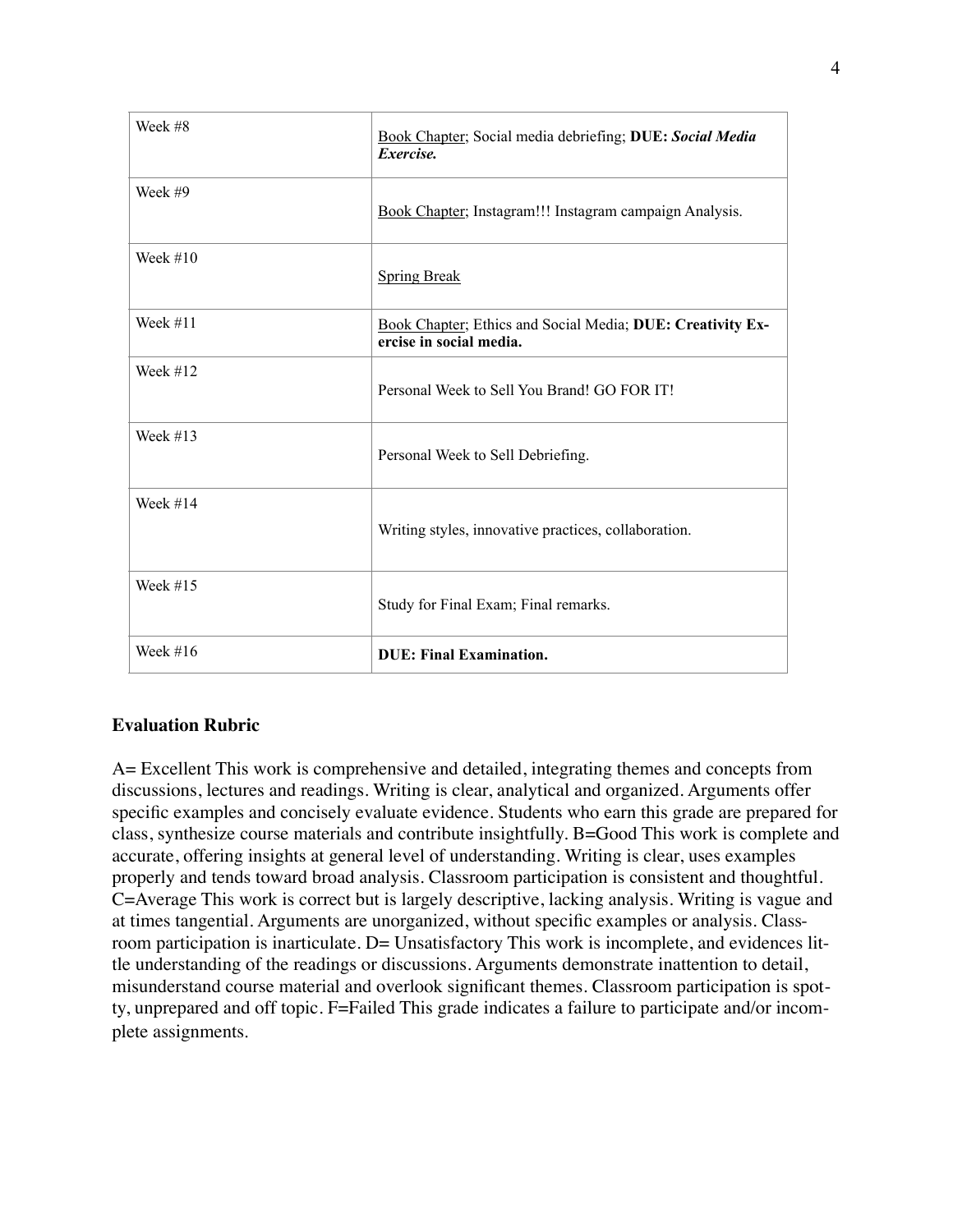#### **Writing**

Copywriters aren't the only advertising people who write. Every advertising & marketing position requires an ability to communicate effectively. Presentations, research findings, media plans, recommendations, memos, all depend on the ability to communicate succinctly and persuasively.

### **Original Work**

Originality is the hallmark of the advertising industry. **Students caught plagiarizing in this class will receive an "F" for the assignment.** Be aware of the strong industry sanctions against plagiarism. **Students plagiarizing more than once will receive an F for the course.** Consult the Student Handbook for more information on this topic.

#### **Make-up/Late Work Policy**

I strongly suggest that students follow this syllabus verbatim. **DON**'**T** leave the projects to the last minute. I **WILL NOT** accept them if they are late. If students upload projects ahead of time, I will grade them accordingly. My recommendation is that students follow the syllabus's suggested deadlines! If students choose this route, chances are **very high** that students will get a good grade in this class. Students can make-up an assignment if the student provides official documentation from a physician or coach. Unjustified missed have a different protocol. Students who miss assignments without a justification or reason can make up the missed assignment by writing a 25 page paper on the subject.

#### **Use of Email**:

Assignments will not be accepted when sent via email, unless the instructor have instructed that assignments may be submitted in this format. Information regarding grades and evaluation of assignments will not be distributed to students via email. If students want to inquire about a grade on an assignment, the evaluation of an assignment, or his/her grade in the course, students are welcome to come to my office during office hours or by appointment. I do not routinely check email after office hours or on weekends.

#### **Use of Smartphones and Laptops:**

The use of cell phones or other portable communication devices at any time during class is prohibited, unless to be used in the course. Students are expected to have their cell phones turned off when entering class, otherwise. At no time will students check messages, text, or be otherwise looking at or handling your cell phone or other electronic device during class. Mutual respect is a priority in this course. Use of laptops, tablets and other electronic devices is limited to activities directly related to class. Students may take notes on computers or use the computer for team group work as assigned during class. Students are not permitted to use a computer to access email, check Facebook, or browse the web during class, unless under special circumstances.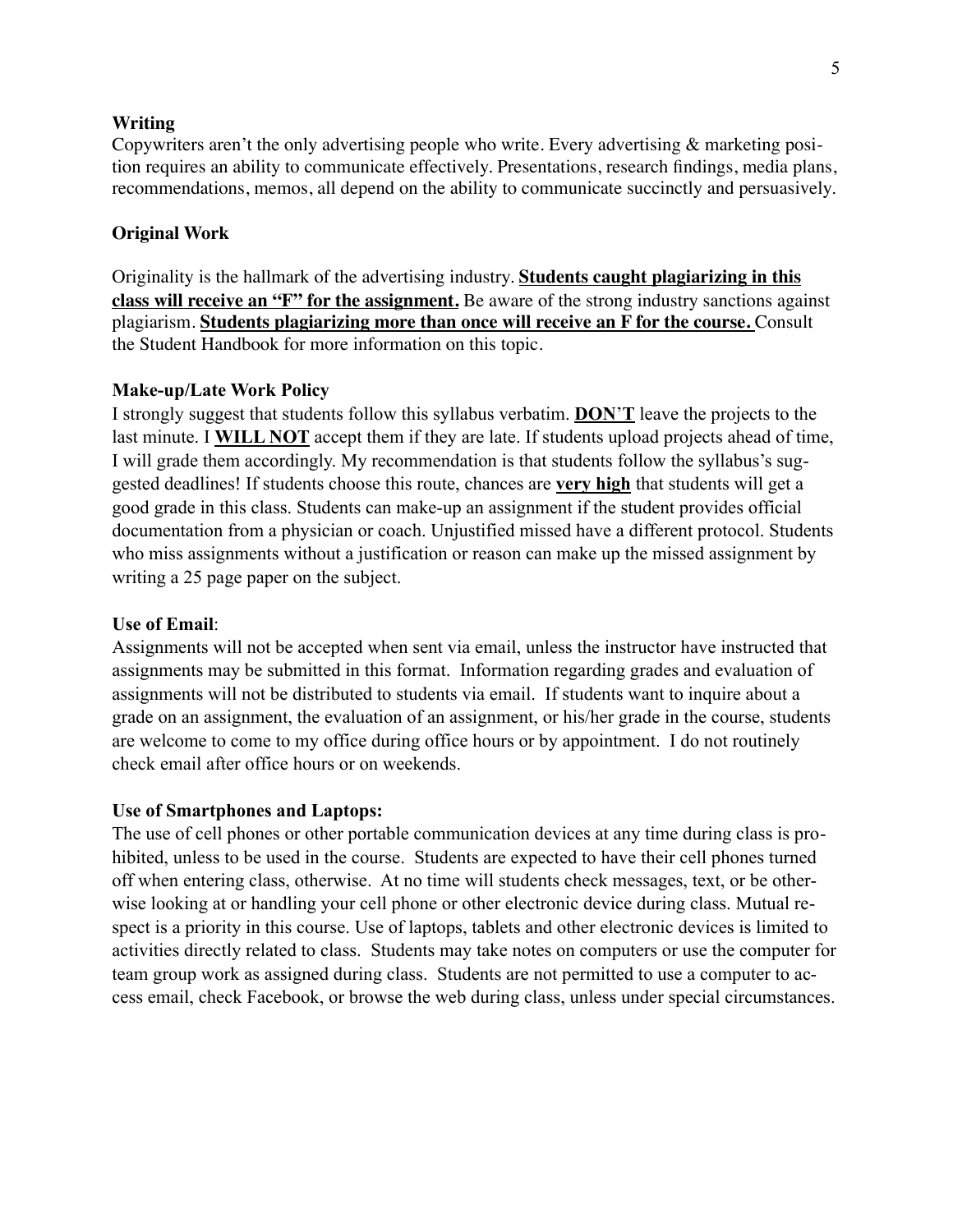### **Student Responsibilities**

**Late assignments are not accepted without documentation equal to an excused absence.**  Assignments are due in the beginning of class as listed on the syllabus. Students anticipating being absent from class for a reason consistent with the attendance policy must make arrangements for handing in an electronic copy of the assignment prior to the deadline. *Emailed assignments will not be accepted. Let me repeat... EMAILED ASSIGNMENTS WILL NOT BE ACCEPTED.* 

## **Attendance Policy**

*Class attendance is mandatory.* Students are permitted a maximum of **two (2)** unexcused class absences. A third unexcused class absence and each subsequent unexcused absence will result in the loss of one-half of a letter grade (5 percent) from the student's final grade in this course. If students miss 30 minutes or more of a class session, students will be considered absent for the day. Documentation for absences for which a student wants to be excused must be presented to the instructor on the first day the student returns to class after the absence. **If a student misses more than 6 classes, students will receive a F for the course.** 

**If students have perfect attendance, e.g., students are never late for or absent from class for any reason excused or unexcused, students will receive a five percent (5%) bonus to his/ her final grade at the end of the semester.** 

Excused absences will be granted only for the following circumstances:

- 1) Illness that prevents class attendance. The student must have documentation from the health center or another physician that indicates the student cannot or should not attend class. Health center documentation is not acceptable unless is indicates the student is unable to attend class. Schedule your routine medical appointments at times that do not conflict with class time.
- 2) Family emergency. Serious illness or death of an immediate family member. Documentation of this emergency must be provided.
- 3) Participation in a university sponsored activity. Permission for an excused absence must be obtained in advance of the activity and the student must have a letter from the faculty sponsor indicating the student's involvement in the activity.
- 4) Activity conflict. Assignments due during a time that a student is participating in a student activity must be handed in to the instructor prior to departure or immediately upon the student's return, with the instructor's permission. Assignments due during a time when a student is excused for other reasons will be due at the beginning of the second class following the student's return, unless other arrangements are made with the instructor.

### **Note About Absences**

Students absent or late for class are responsible for obtaining any information relating to class lectures, discussions or assignment instructions covered during their absence, from other mem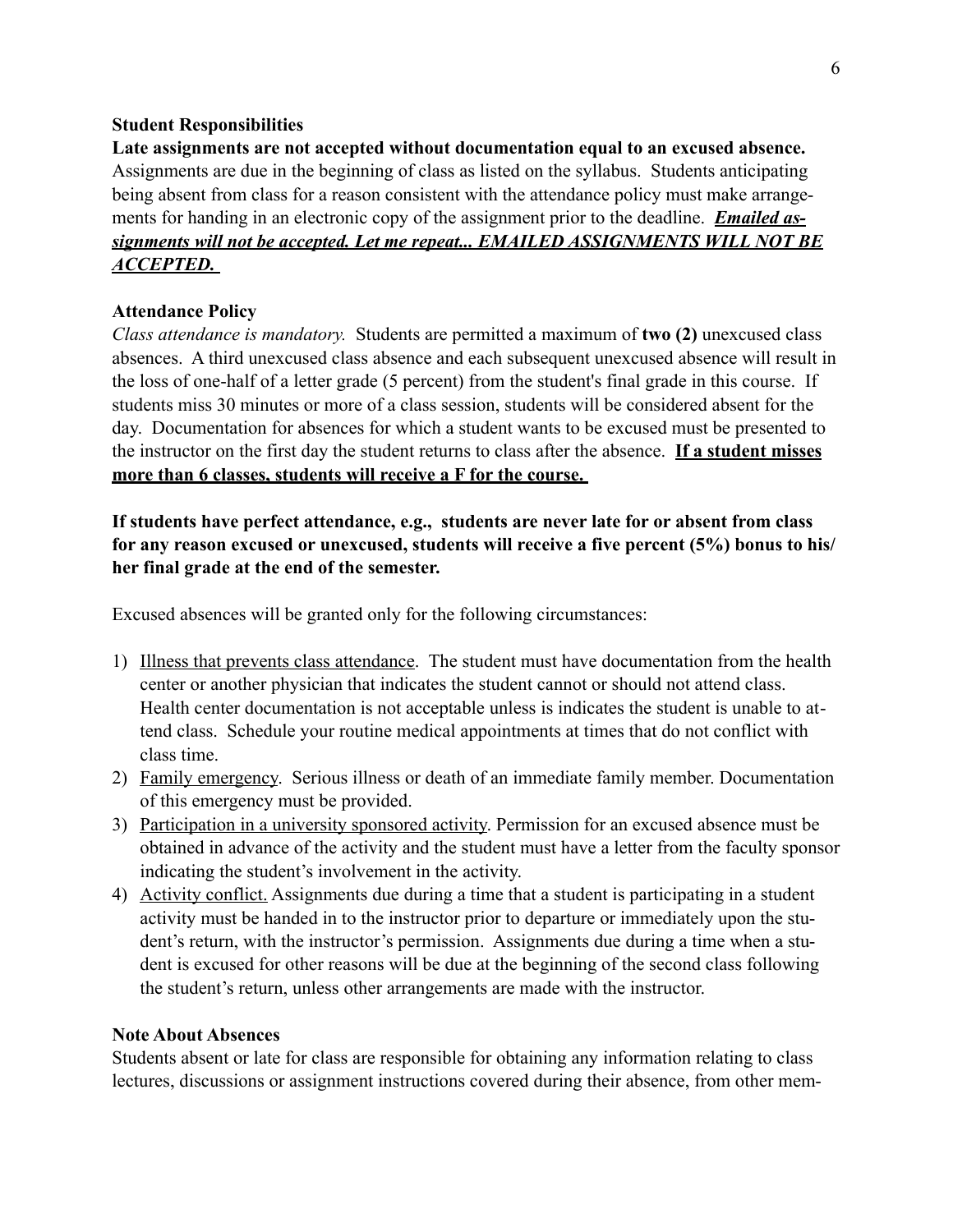bers of the class. The instructor will not provide outlines or notes from class lectures, other than the content uploaded to blackboard.

## **Granting of incomplete grades:**

Incomplete or "I" grades are assigned only in extreme circumstances where a student is unable to complete a course assignment due to illness or other emergency. This is a faculty decision and students should not anticipate this as an option simply because they are unable to complete the course work on deadline.

## **Academic Integrity Policy**

You in this course are expected to act within Jackson State University's policy on academic integrity. Please refer to JSU's student handbook. All work in this course is to be completed individually, unless instructed otherwise.

## **Diversity Statement**

Jackson State University is committed to creating a community that affirms and welcomes persons from diverse backgrounds and experiences and supports the realization of their human potential. We recognize that there are differences among groups of people and individuals based on ethnicity, race, socioeconomic status, gender, exceptionalities, language, religion, sexual orientation, and geographical area. All persons are encouraged to respect the individual differences of others.

## **Students With Disability Accommodation**

If you have a disability for which you are or may be requiring an accommodation, you are encouraged to contact both your instructor and the Office of the Americans with Disabilities Act (ADA) Coordinator and Compliance Officer, P.O.Box 17999, Jackson, Ms 39217, telephone (601) 979 -2485 as early as possible in the semester. If you need course adaptation or accommodations because of a documented disability, please make an appointment with the instructor before class.

## **Dr. Almeida's Advice**

Come to class regularly and participate. Do your homework and act with respect towards your peers. **DO NOT PROCRASTINATE**! Read the weekly assignments, come prepared to learn and share. Don't hesitate to come to office hours, in case you have questions or no questions. There is no penalty to stop by, just rewards. When I was in college, I spoke with my professors regularly. This habit helped me find a career. DON'T WAIT UNTIL THE LAST MINUTE TO ASK QUESTIONS! Be proactive not reactive.

Make sure you have a backup plan. Keep in mind that flash and external hard-drives go bad. They are good options but they often fail when you need them the most. You must have a plan C. How about backing up files via dropbox or google drive? Please keep in mind that I need your files in order to give you a grade.